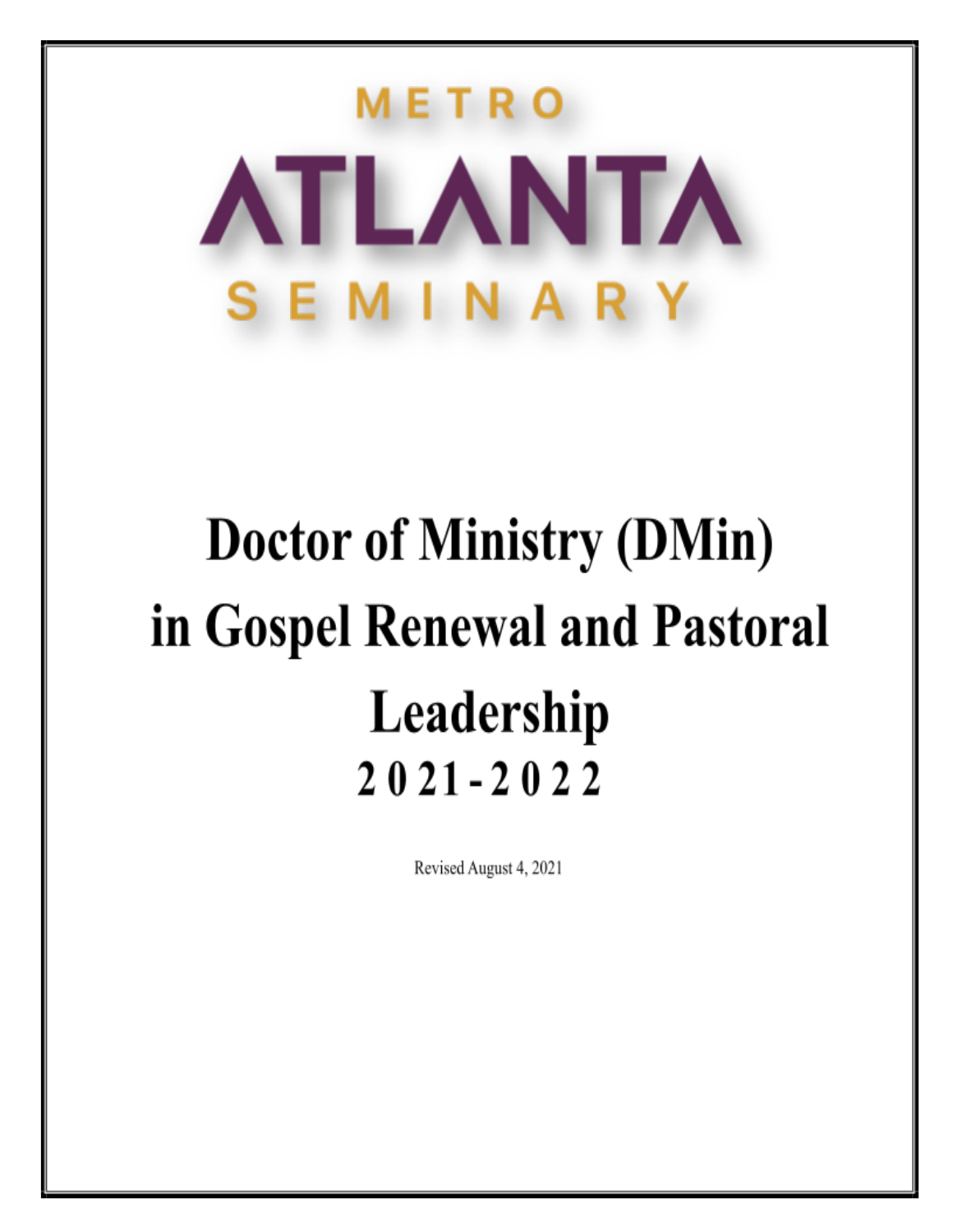Dear prospective doctoral student,

When tires are out of alignment on a car, the tread wears more quickly and other elements on the vehicle are affected. Not just ride and comfort but steering and control. Everything's affected. And not in a good way. The same dynamic is true for pastors and vocational ministry leaders. We continually need realignment—or we'll begin feeling the wear.

Tim Keller understands renewal is an ongoing process rather than a one-time fix. He also shows us the path, saying, "The key to renewal is a continual rediscovery of the gospel."

- What if a DM in program were designed to help you walk that path by consciously living all of life tethered to the cross of Jesus?
- What if such a course of renewal included a plan for increasing your leadership capacity with practical tools for effective ministry?
- What if the curriculum was built upon a cohort-based, life-on-life discipleship approach where each candidate experiences pastoral camaraderie and receives personal mentoring?
- What if the program not only was designed for the good of the pastoral leader but also crafted to bring revitalization and renewed purpose to local churches and ministries?

That is the *MAS Doctor of Ministry in Gospel Renewal and Pastoral Leadership*—an intentional realignment program aimed at equipping you for a lifetime of cross-tethered ministry, facilitating congregational renewal, and empowering kingdom mission into the wider community.

Courses meet in a full-day seminar format once a quarter, with required reading completed before seminar presentations and an integration paper due afterward. The one-day in-class format makes the program uniquely doable, allowing for unhurried reflection and processing of the course material outside of class as well as bandwidth for students to meet as cohorts and with mentors—an educational philosophy that cultivates a healthy rhythm of learning and growing in a doctoral context.

By the end of the program, students will have a solid grasp on the nature and dynamics of spiritual renewal, will be affected by the renewal process, and will possess the capacity to lead renewal in the local church and community.

If you think this program could benefit your life and ministry and are interested in learning more about a Metro Atlanta Seminary DMin, I would be honored to help you navigate any questions you may have.

Yours, by grace alone,

*Dr. McKay Caston*

Metro Atlanta Seminary | Dean of Doctoral Studies | mckayc@metroatlantaseminary.org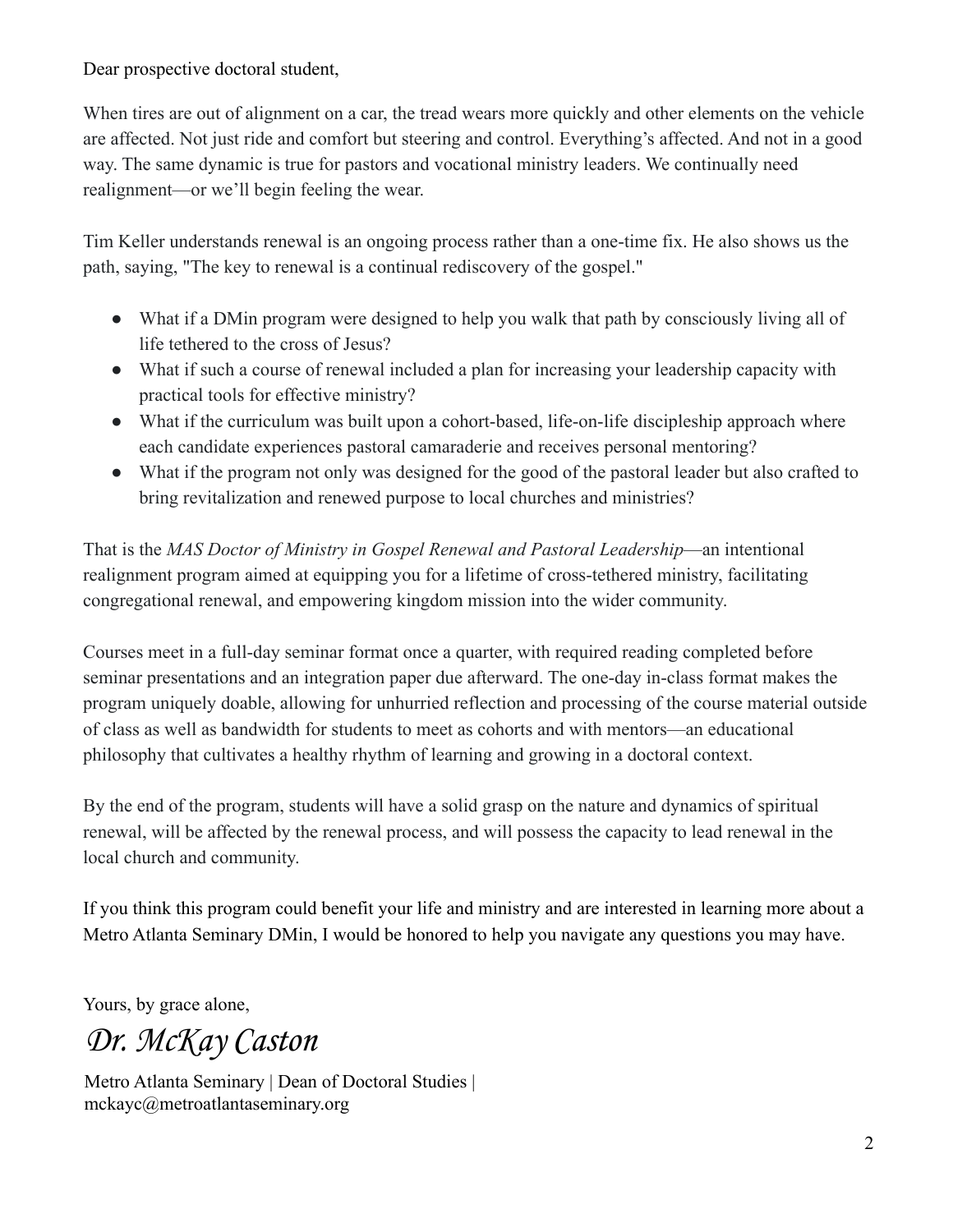## **Program Overview**

The MAS DMin is designed to foster spiritual, gospel renewal in and develop practical leadership skills for people who have been in vocational ministry for at least five years. As a program requiring extensive reading and writing, each DMin course centers two half-day seminars each quarter where students share personal experiences concerning the topic, discuss the primary texts for the course, and receive practical instruction. In addition to the academic aspects of the program, each student meets monthly with a coaching cohort to process course material as well as with a personal mentor.

### *"We want the message of the cross to loom large in every course in the DMin program."*

At the conclusion of the program, the candidate produces a written Cornerstone Summary Research Paper which integrates what they have learned in the program into a foundational document intended to guide them into a life of ongoing gospel renewal and leadership.

| <b>YEAR A</b> | Q1                                                                             | Q2                                                                                                                                     | Q3                                                                                            | Q <sub>4</sub>                                                                         |
|---------------|--------------------------------------------------------------------------------|----------------------------------------------------------------------------------------------------------------------------------------|-----------------------------------------------------------------------------------------------|----------------------------------------------------------------------------------------|
|               | <b>Dynamics of Spiritual</b><br>Renewal: the Gospel, the<br>Spirit, and Prayer | Organizational Leadership:<br><b>Aligning Ministry</b><br>Structures for Mission.<br>Vision, Values, Upreach,<br>Outreach, and Inreach | Pastoral Care: Nurturing the<br>Pastor's Personal Identity,<br>Marriage, and Family           | Implementing Team Ministry:<br>Recruiting, Developing, and<br><b>Deploying Leaders</b> |
| <b>YEAR B</b> | Q1                                                                             | Q2                                                                                                                                     | Q <sub>3</sub>                                                                                | Q <sub>4</sub>                                                                         |
|               | New Hope: Revitalizing<br><b>Troubled Organizations</b>                        | Leading with a Limp: the<br>Counterintuitive Nature of<br><b>Biblical, Emotionally</b><br><b>Healthy Leadership</b>                    | Koinonia: Designing Small<br>Groups for Outreach,<br>Assimilation, and Care                   | The Grace of Giving:<br>Cultivating a Culture of<br>Generosity                         |
| <b>YEAR C</b> | Q1                                                                             | Q2                                                                                                                                     | Q3                                                                                            | Q <sub>4</sub>                                                                         |
|               | Leading from the Front:<br>Preaching & Worship                                 | The Bigger Story:<br>Recovering a Theology of<br>the Kingdom                                                                           | From Here to There:<br>Navigating Organizational<br>Change without Destroying<br>the Movement | Seeking Justice: Redemptive<br>Engagement in the City                                  |

#### MAS DMIN in GOSPEL RENEWAL & PASTORAL LEADERSHIP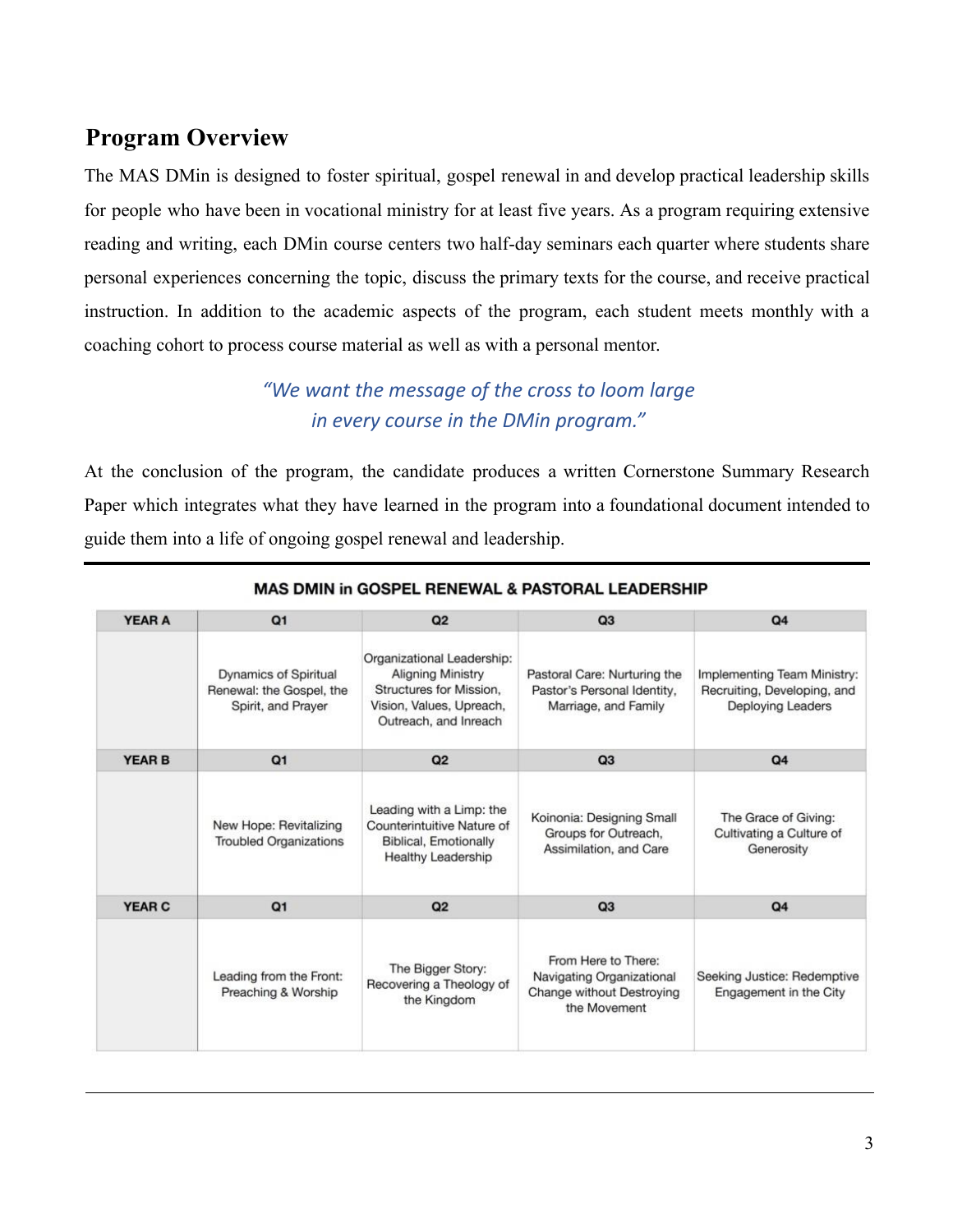## **Functional Cross-Tethered Leadership**

While academic degrees focus primarily on what the student *knows*, professional degrees focus on what the student is equipped to *do*. We call it "functional knowledge." Knowledge is a critical component, but knowledge alone is insufficient to grow spiritual leaders. This is why the MAS DMin combines academic study with real-life application and mentored cohorts, as the objective of this degree program is to help the student grow as a *functional* cross-tethered leader. This objective begs the question: how to people grow and change? Best practices in the field of adult learning suggest there are five dimensions to this process.

- 1) LEARNING. Students will be exposed to the best available resources and be guided in best practices concerning topics related to gospel renewal and pastoral leadership.
- 2) PRACTICING. Since knowledge that isn't used isn't retained, students will be required to implement what they have learned within their church and context.
- 3) EVALUATING. Since change happens through evaluated experience, students will take three evaluations at the beginning and end of the program to provide them and their coach insights into their strengths, struggles, and progress.
- 4) TEACHING. Since you don't really understand something until you teach it to someone else, students will be required to walk with others through this transformation journey to share what they are learning.
- 5) MENTORING. Since change is never a solo enterprise, students will be assigned to a mentor and a mentoring triad during which monthly meetings will provide encouragement and accountability for the formative journey into cross-tethered leaders.

#### **The Cornerstone Dissertation**

The culmination of the *Doctor of Ministry in Gospel Renewal and Pastoral Leadership* is a Cornerstone Dissertation that integrates what the student has learned in the program into a foundational document intended to guide them into a life of ongoing gospel renewal and leadership. The purpose of this paper is to put into writing what students have learned, what they have tried, who they have become, and what they will do going forward.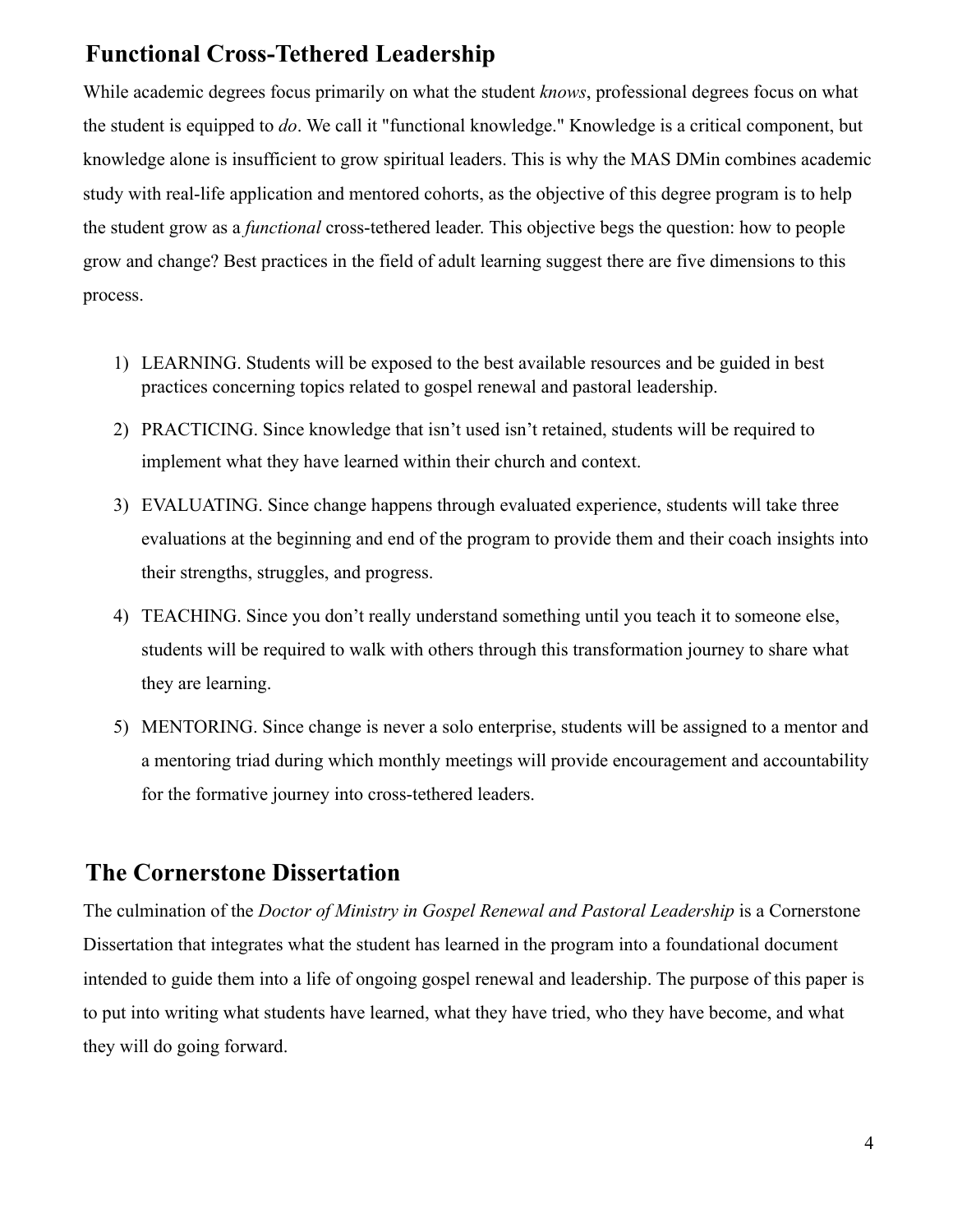Questions asked and answered in the cornerstone paper will revolve around issues of being, knowing, and doing:

- What did you learn during this program?
- What were the primary insights you gained during the program that have impacted you personally and/or professionally?
- How did you change during this program?
- What new beliefs or practices have you developed that have positively impacted your development as a spiritual leader?
- How did your ministry change during this program? What new people, processes, and/or philosophies have you incorporated that have positively impacted your ministry?
- What changes do you hope to see in yourself and in your ministry in the coming years? What are your personal growth areas and the growth areas for your ministry?
- Where do you plan to go from here? What is your plan to continue in the ways you have learned?

## **Objectives**

The MAS Doctor of Ministry degree is designed to enable the graduate to become a healthy and effective, distinctively cross-centered leader. Upon completion of the degree the graduate will:

- 1. Be able to articulate a theology of gospel renewal and help others experience renewal through preaching, teaching, and discipleship as the gospel applies to a variety of personal contexts such as the family, the church, and the wider community.
- 2. Be able to clearly articulate the shared vision and mission for their organization as well as how it is being executed.
- 3. Possess the leadership skills necessary to facilitate the renewal process.
- 4. Be able to objectively analyze and measure the progress being made in personal renewal and church revitalization in their ministry context.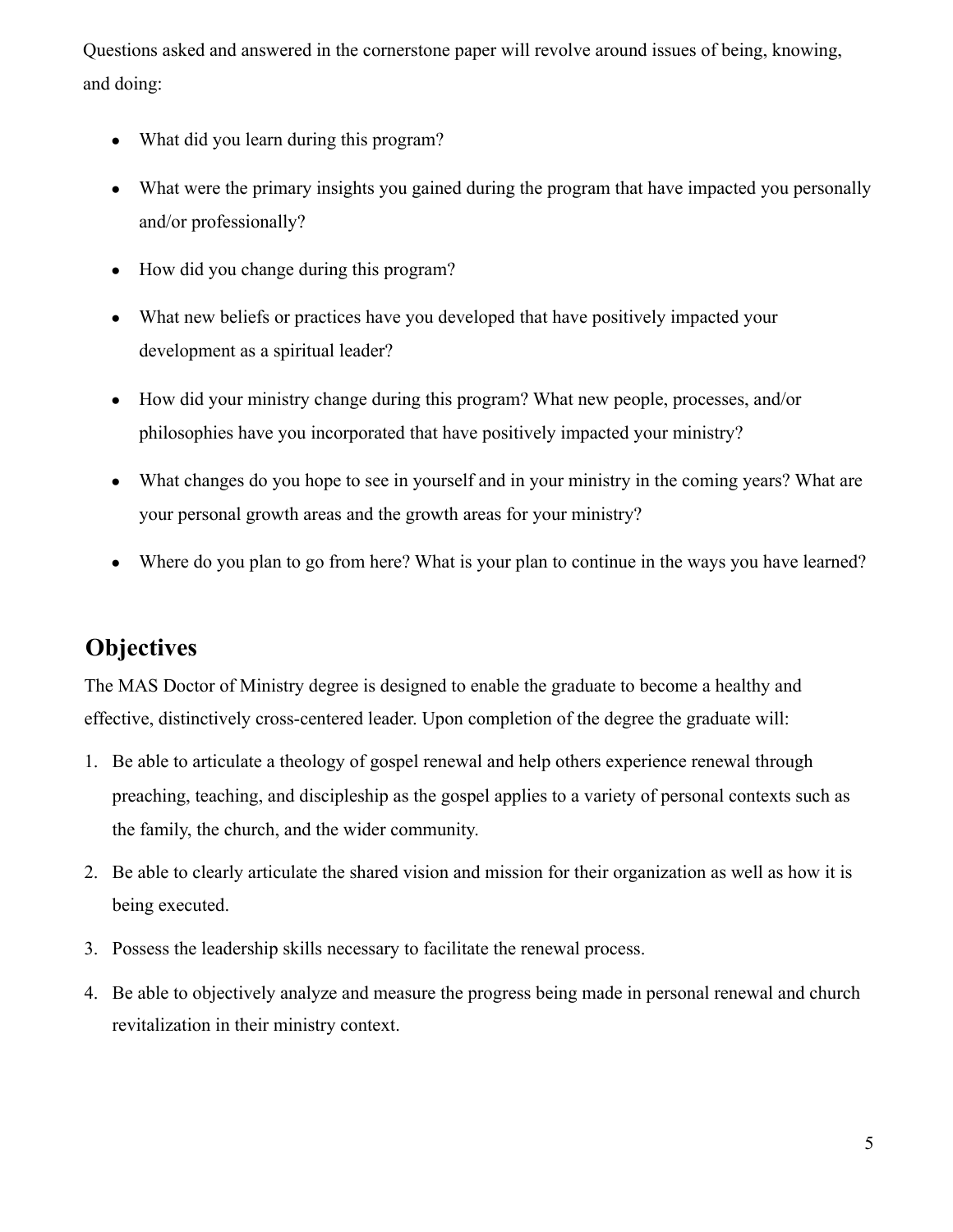## **Application Requirements**

Applicants must have an accredited, theological master's degree as well as significant ministry experience (typically five years) that enables them to engage as a ministry peer with other students pursuing an advanced, professional doctorate. The DMin application will look for applicants to express a biblical understanding of biblical interpretation, an understanding of your ministry identity and calling, and a readiness to engage in ongoing personal and spiritual formation.

## **Tuition and Fees**

Application Fee: \$100 Tuition:  $$6,000$  per year /  $$1,500$  per term (4 terms = 8 courses/yr) Cohort/Mentoring Fee: \$1,600 per year / \$400 per term Graduation Fee: \$200 Reading Fee: \$250 Extensions for the Cornerstone Integration Paper must be approved by the Dean of Doctoral Studies. Extension Fees:

- 1st Extension 60 days \$150
- 2nd Extension an additional 60 days \$250
- 3rd and Final Extension an additional eight months \$500

Retaking an incomplete course requires that the candidate pay the prorated tuition and cohort fee (based on costs at the time).

## **See below for a sample course syllabus.**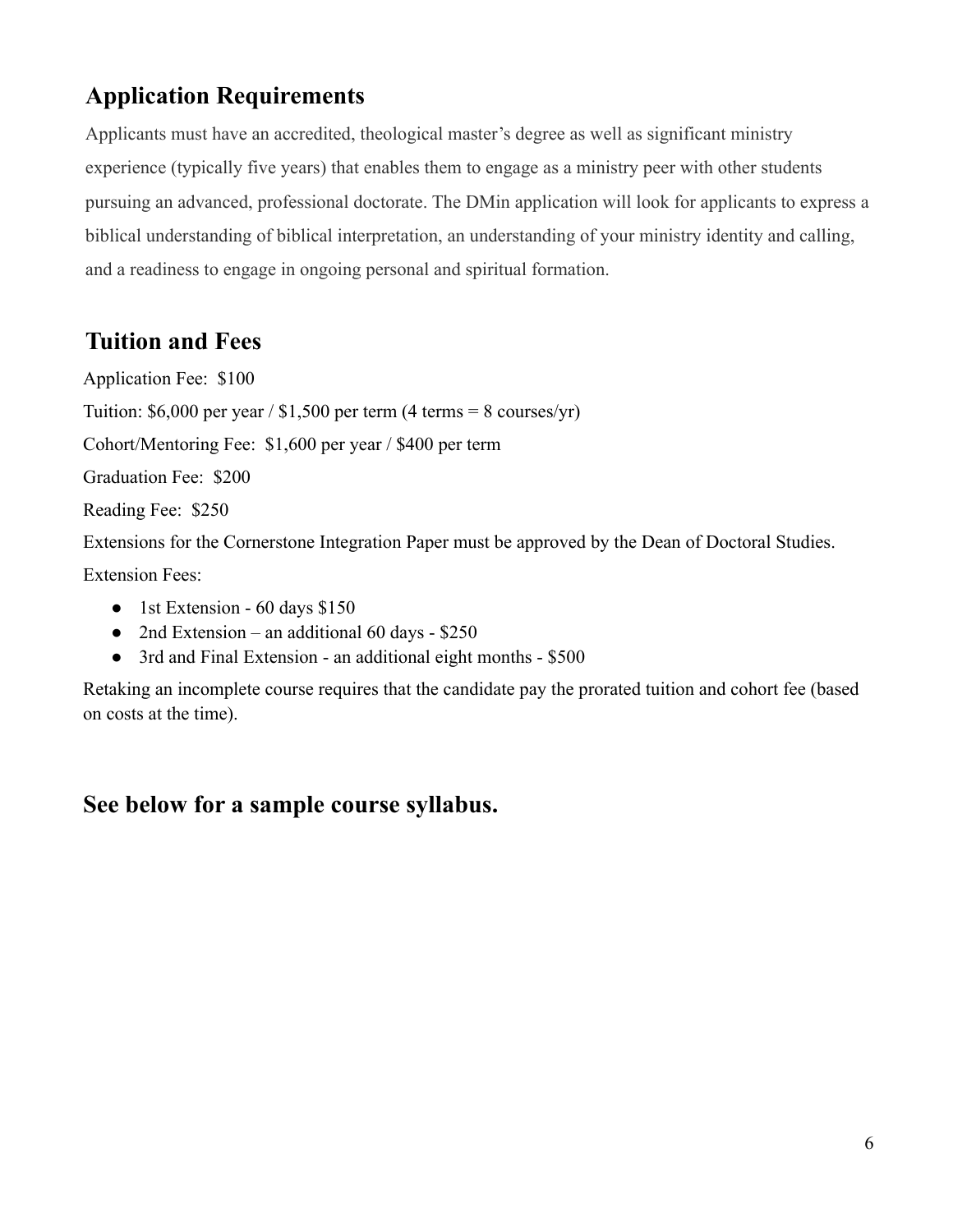## METRO **ATLANTA** SEMINARY

#### **DMIN 810 – Developing a Cross-Tethered Philosophy of Leadership**

Course Dates: July 29 through October 7, 2021 Seminar Date: September 2, 2021 Faculty: Dr. McKay Caston Contact: mckayc@metroatlantaseminary.org Credit Hours: 1

#### **COURSE DESCRIPTION**

This course is designed to help students recognize God's counter-intuitive design for leaders in the church to lead out of weakness, dependency, and need instead of natural strength and self-sufficiency.

#### **COURSE METHODOLOGY**

This course will rely upon several instructional methods: preparatory reading/textbook assignments, seminar-style presentation by instructor, class discussion, and a final course paper that integrates what the student has learned in the course.

#### **COURSE OBJECTIVES**

After completing this course, the student will:

- 1. Grow in self-awareness concerning his personal limitations and true motives for pastoral ministry.
- 2. Develop an appreciation for rather than a resistance to weakness.
- 3. Learn to recognize specific pitfalls related to pastoral leadership.
- 4. Develop a plan to staff to his weakness and help others minister out of weakness, need, and dependency rather than natural strengths and self-sufficiency, thus seeking and relying upon the empowering grace of God for life and ministry.

#### **REQUIRED READING**

• *Leading with a Limp*, Dan Allender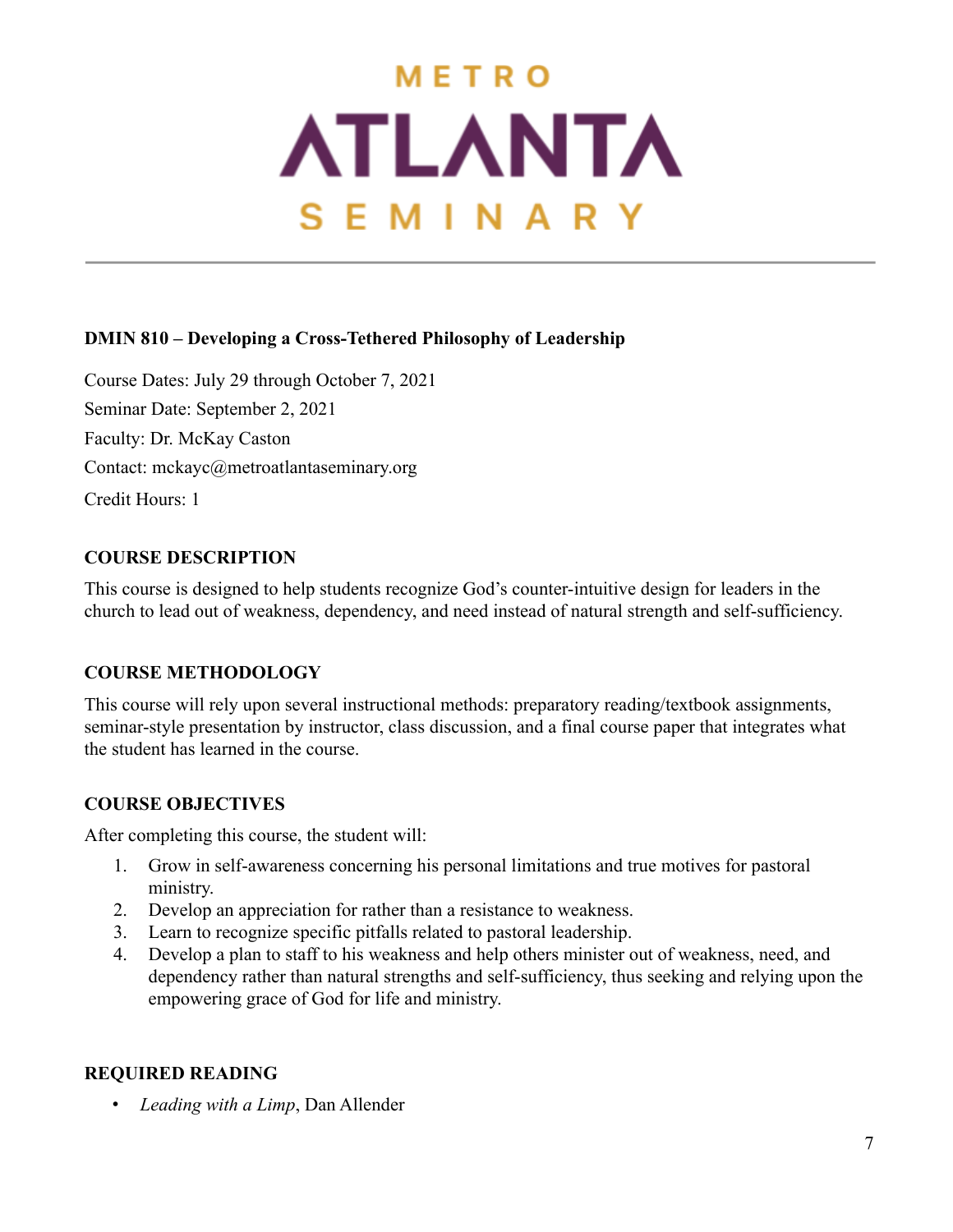- *Gentle and Lowly,* Dane Ortlund
- *The Imperfect Pastor*, Zach Eswine

#### **COURSE ASSIGNMENTS 1. Pre-Seminar Assignments (30%)**

Write a 2 to 3-page synopsis for each of the required texts that includes at least three practical takeaways that apply to your life and ministry. Upload each synopsis to Thinkwave before the course seminar on September 2, 2021.

*Be prepared to discuss the required reading and your synopsis papers during the seminar.*

#### **2. Seminar Attendance and Participation / Contribution (20%)**

Seminar attendance and participation is expected, benefits the student and the class as a whole, and is valued by the instructor. Seminar participation will be graded as a component for the computation of the final grade for the course. Each student can expect to be called upon individually during discussions and is encouraged to voluntarily participate.

#### **3. Post-Seminar Integration Paper (50%)**

Write a 15-page paper that integrates how the readings and seminar helped you fulfill the course

objectives:

- 1. Objective 1: Describe how you grew in self-awareness concerning your personal limitations and true motives for pastoral ministry. What are your limitations? How does the gospel re-shape your motivation for ministry?
- 2. Objective 2: Explain how you have grown with an appreciation for rather than a resistance to weakness. Provide at least one personal example and describe why you should hire staff who are strong where you are weak.
- 3. Objective 3: What specific pitfalls related to pastoral leadership are you most likely to face? How has this course prepared you to face them? Describe at least one practical example.
- 4. Objective 4: Describe how you plan to help others minister out of weakness, need, and dependency rather than natural strengths and self-sufficiency, helping them to seek and rely upon the empowering grace of God for life and ministry. How might this be expressed in a preaching, teaching, discipleship, mentoring, or coaching context?

Your written assignment should provide at least three citations from each reading and the seminar for a minimum of twelve footnotes from course materials. See below for formatting guidelines.

Final paper is due uploaded in Thinkwave by the final day of the quarter, October 7, 2021.

Late assignments will be deducted a minimum of one letter grade.

#### **FORMATTING**

Use Turabian as a style guide for all formatting issues, including footnotes and bibliographies.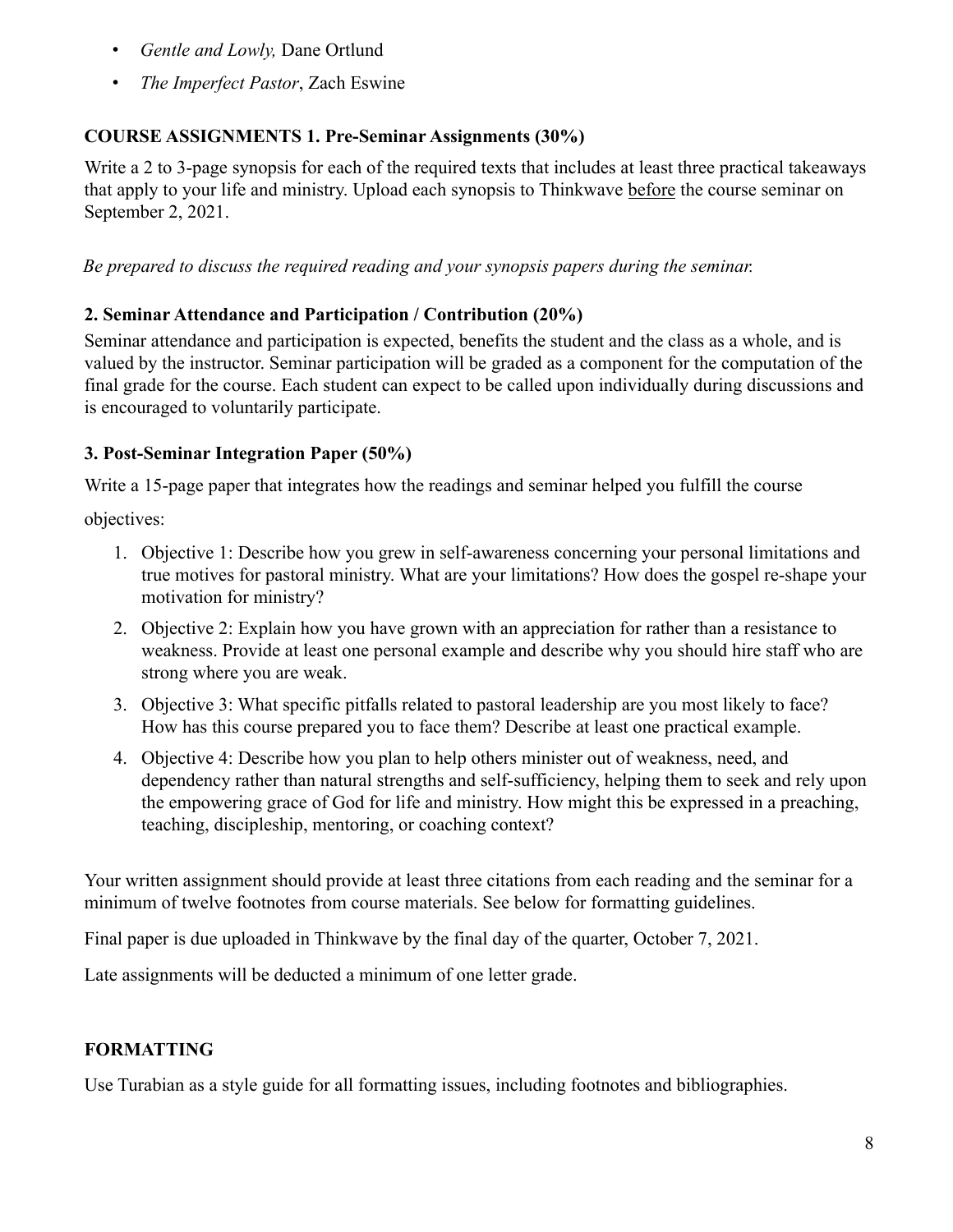Papers must be Times New Roman, double spaced, 12-point font, and uploaded to Thinkwave as PDF documents (.pdf). Be sure to name the file: first name (dash) last name (dot) title of the assignment (.pdf). Example: mckay-caston.integrationpaper.pdf

#### **GENERAL INFORMATION**

#### **1. Grading**

A (90-100)

- Work submitted on time
- Work meets the content expectation for the assignment
- Work communicates a thorough understanding of the subject matter
- Work creates interest, demonstrates keen analytical ability.
- Work is properly formatted and avoids typos, misspellings, and grammatical errors

B (80-89)

- Work submitted on time (or post-deadline with approved 30-day extension)
- Work meets the content expectation for the assignment
- Work communicates a solid grasp of the subject matter
- Work demonstrates not only the ability to accurately report, but also to analyze.
- Work may contain formatting issues, typos, misspellings, and/or grammatical errors.

#### $C(70-79)$

- Work submitted late (without approved extension)
- Work does not meet the content expectation for the assignment
- Work contains formatting issues, typos, misspellings, and/or grammatical errors

#### F

- Unacceptable doctoral work
- $I = Incomplete assignments or unsubmitted$

*\* Meeting the content standard is to effectively answer the question the assignment poses or to meet the specific course objective the course seeks to fulfill.*

#### **2. Accommodations**

The student has the responsibility of informing the instructor of any medically documented disabling condition that will require modifications to avoid discrimination. Reasonable accommodations will be jointly developed between student and instructor. It is the student's responsibility to initiate any request for accommodations. Documentation may be required.